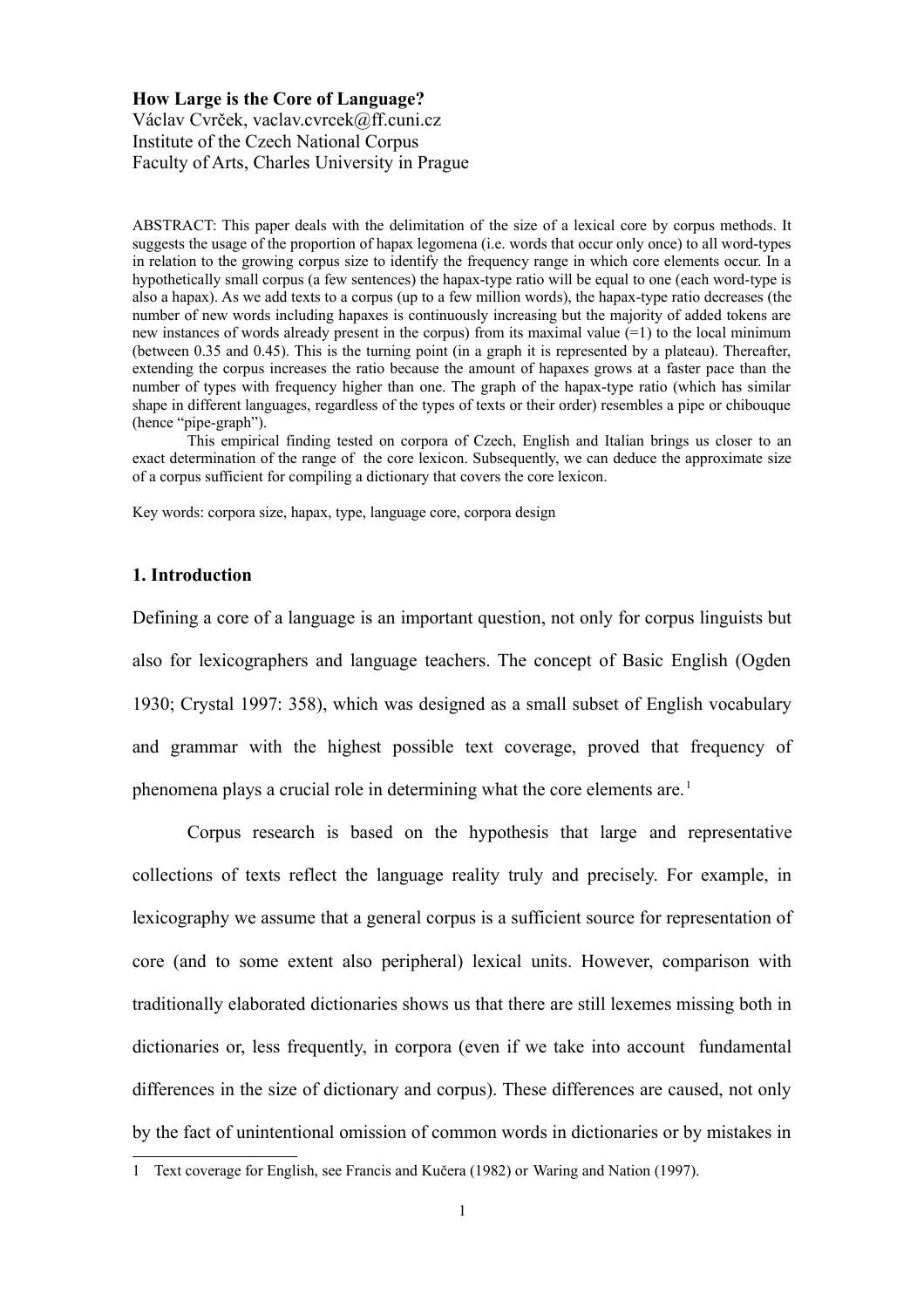corpus design which result in insufficient representativeness, but also by different approaches to delimitation of the range of the core (i.e. where should we draw the border line in frequency list separating core elements and peripheral?).

It is important to emphasise that core of a language has been typically delimited from the perspective of a user (often a non-native speaker) for pedagogical reasons (Waring and Nation 1997, Laufer 2010) or for NLP applications<sup>2</sup> (Zhang, Huang and Yu 2004). In this paper, I would like to adopt more descriptive approach in which a core is not the smallest set of elements capable of fulfilling basic communicative needs but the part of language which should be described by small or medium-sized dictionaries. In this sense, the main attention shifts from language learners and their needs to lexicographers and corpus linguists, and especially to their problem of size of dictionaries and corpora.

Although we could speculate about different "cores" of language (morphological, lexical, syntactical), in this paper I would like to focus on the **core of forms** of language which can be (to a large extent) identical to the lexical core, especially in languages with little or no inflection like English. However, it is important to emphasise that this approach does not deal with a language core composed of meanings (this would require totally different approach to the data).

# **2. How to determine the core of a language – the intuitive way**

At first glance, it might seem that the simplest way to determine the size of a core of a language is to count all elements which are common to all or to the majority of texts (or authors). The results of this approach might be surprising: in the BNC there are 4049 different texts (or text samples). There is only one word (!) which can be found in all of

<span id="page-1-0"></span><sup>2</sup> Core lexicon is defined in this approach as the (largest possible) set of words that can be expected to be used regardless of the environments. (Zhang, Huang and Yu 2004: 1121)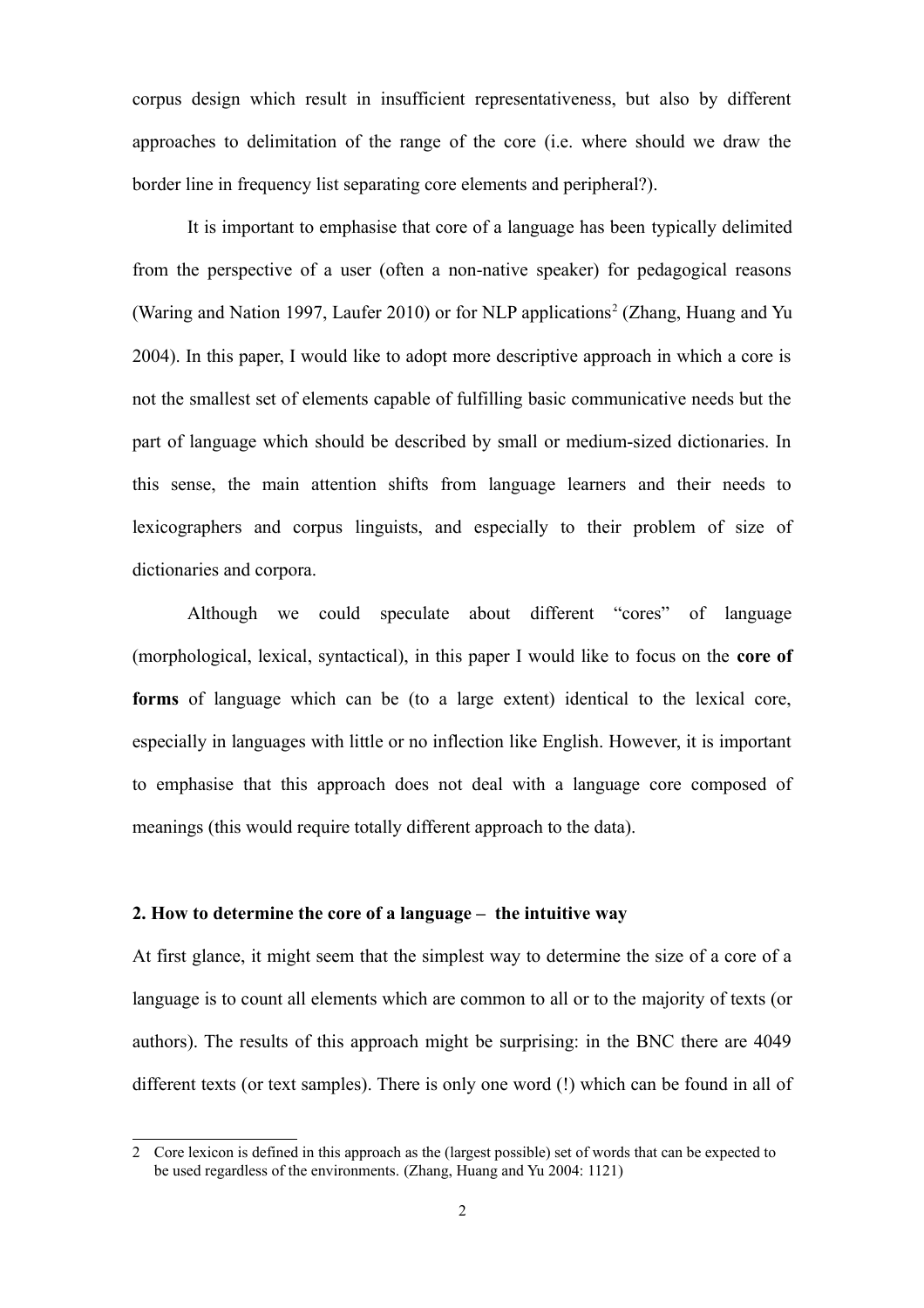them (it is the punctuation mark "."). Obviously, this is because some of the texts in the BNC are too short. But when we limit the data to texts longer than 1000 words, we found that these 3828 texts in the BNC share only 58 words.

These findings do not match our concept of the core of language suggested above. Such a small core is useless for lexicographic purposes. We assume that the core consists, at least, of all grammatical words (i.e. tens or hundreds of units) and some basic lexical words (i.e. hundreds or thousands of words). This means that an intuitively estimated core of language should consist of at least several thousands of elements (unlike the core vocabulary elaborated for pedagogical purposes which does not exceed hundreds of types<sup>3</sup>). Or, in other words, there may be two types of core with respect to their size: the first one is designed to be the smallest possible<sup>4</sup> (for understanding and producing), while the second is based on observation of real usage.

Let us begin with the fact that each text has elements which belong to the core of a language and elements which are peripheral or text-specific. They are specific for many reasons: the individuality of the author of the text, or they are connected with the topic of the text, its genre or communicative situation, or they are archaisms or neologisms, etc. Each text has its own specific elements, whereas the core remains the same. In other words, two texts will most probably differ in peripheral elements and will share the core language phenomena.

# **3. How to determine the core of a language – corpus style**

The experiment which can help delimit the size of the core of a language is quite simple and straightforward. It models the process of building a corpus during which we

<span id="page-2-0"></span><sup>3</sup> Ogden's original suggestion ( basic English word list) was based on 850 most important lexemes. (Ogden 1930)

<span id="page-2-1"></span><sup>4</sup> Such a small core designed for pedagogical purposes could be based on observations of H-point, which is in the rank-frequency presentation the point at which rank is equal to frequency, the point nearest to the origin [0;0] (Popescu-Altmann 2006). This point roughly divides the lexicon into two parts: the most frequent synsemantic words and the rest – autosemantic branch.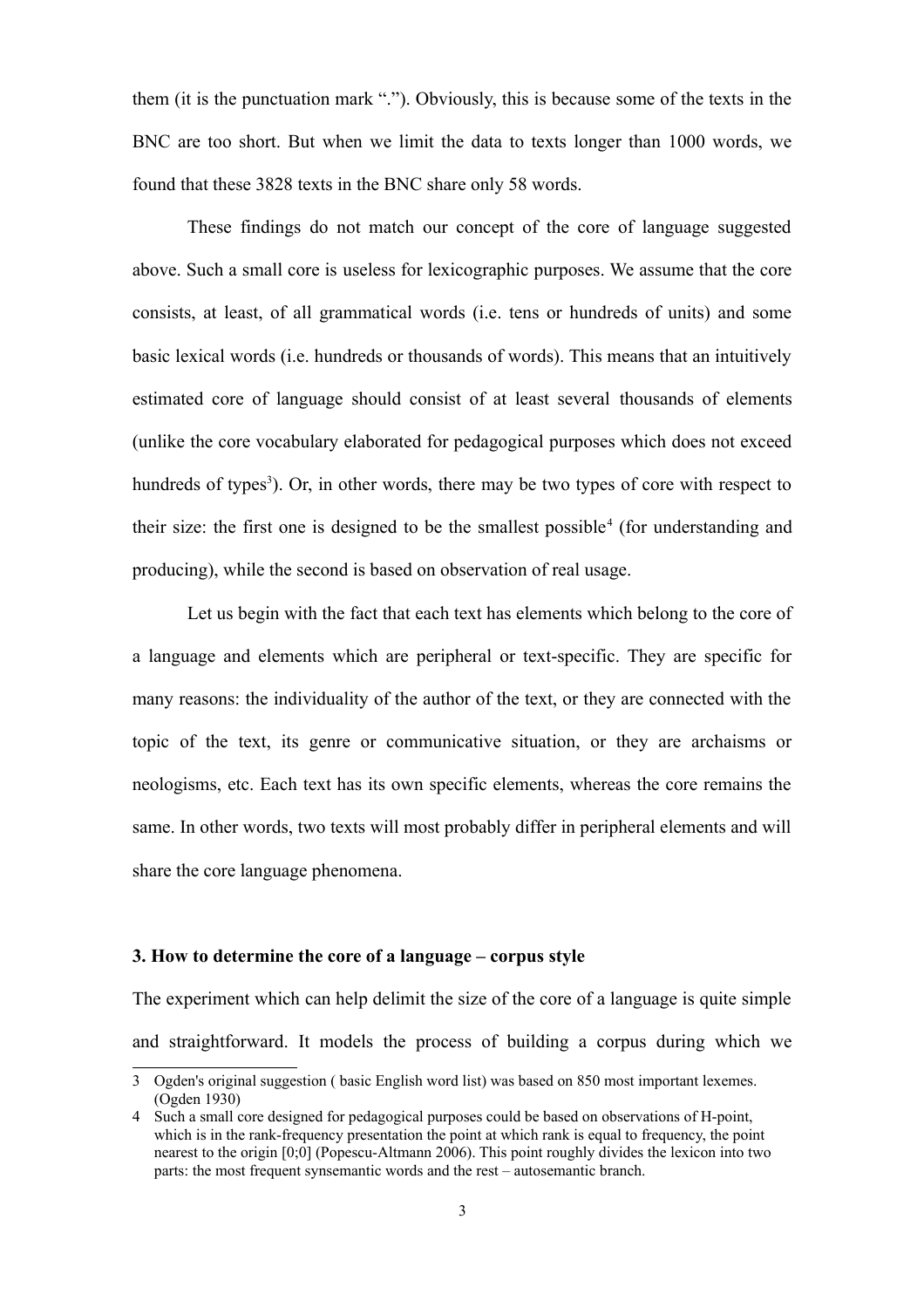observe the change of hapax-type ratio. At the beginning, the corpus consists of one sentence, e.g. (examples are taken from the BNC)

THE ROMAN WAY OF LIFE.

There are 6 tokens and also 6 types (including the full-stop). All the types are used only once therefore they are at the same time hapaxes; the hapax-type ratio is hence  $6/6 = 1$ . When we add one sentence more from this text to our corpus we get:

The Roman conquest of Britain started in earnest in the year AD 43 and by about AD 120 , the whole of Britain up to Hadrian 's wall in the north became a Roman province .

We have 42 tokens in our corpus above, which consists of 33 types (the analysis is casesensitive, i.e. *Roman* and *ROMAN* are two different types) with 7 of them being nonhapaxes (*the, in, Roman, of, Britain, AD, .*); the rest, i.e. 26 types are hapaxes. Therefore, the ratio is  $26/33 = 0.7879$ . We then add another sentence.

Then, for more than 300 years until the legions left, the<br>Romans ruled Britain, bringing their talent for Romans ruled Britain , bringing their talent for organisation to the country , building roads which made travel easier , and all the time controlling the province through the administration of Roman law – backed up by the powerful legions of the Roman army .

Here, we have exactly 100 tokens with 65 types of which there are 50 hapaxes. It means that after adding 100 words the ratio dropped from an initial value (which is when counting the ratio after adding each token in all cases equal to one) to  $50/65 = 0.7692$ .

In the pre-corpus era, linguists would probably assume that by adding more texts the ratio would drop to a level which is equal to the proportion of hapaxes to all types in the lexicon. That would mean that the line representing the course of this ratio would have the shape of a big letter "L". Surprisingly however, it looks different: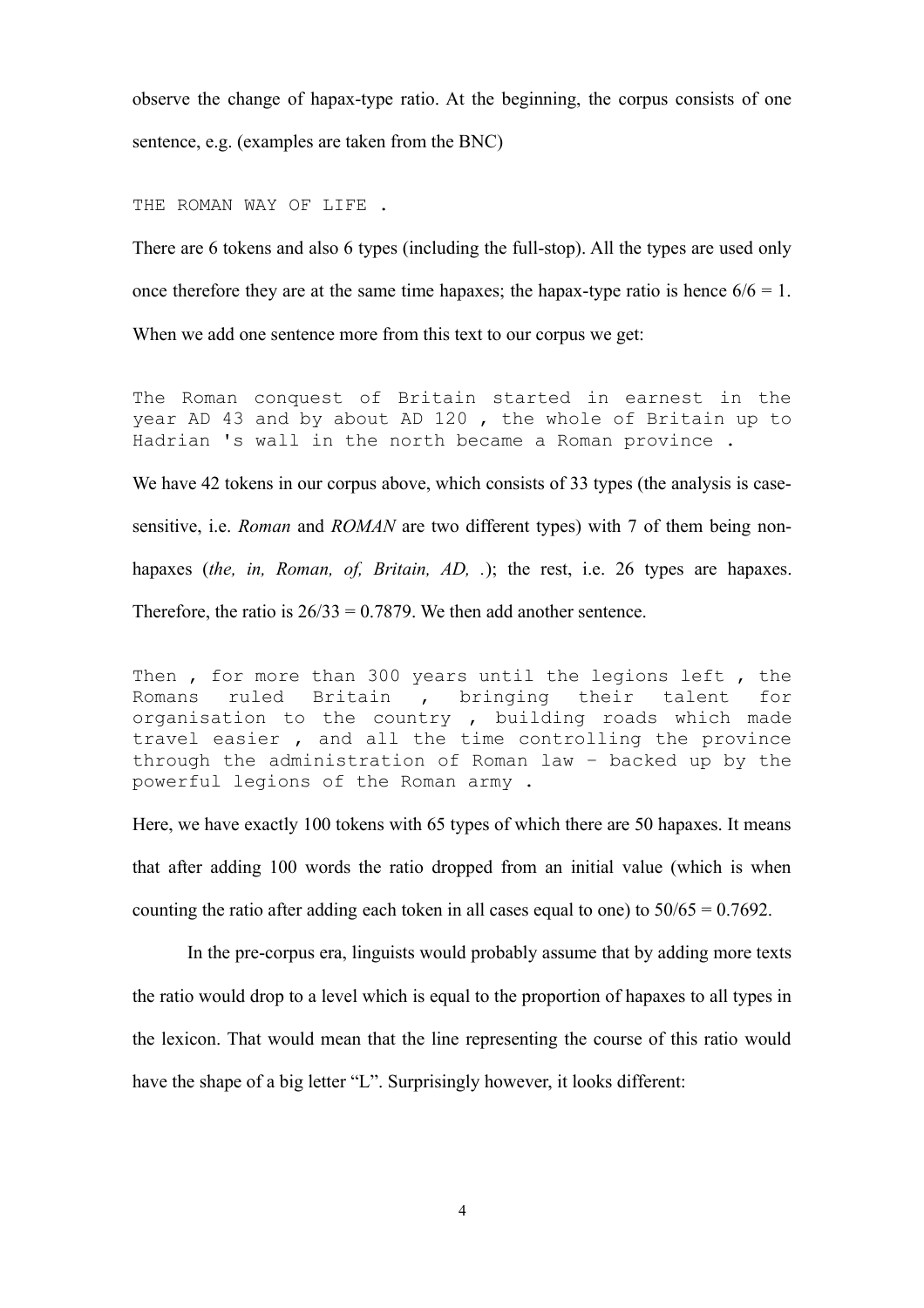

Fig. 1: Hapax-type ratio in BNC (types are case-sensitive word-forms). X-axis represents number of tokens added to corpus, Y-axis is hapax-type ratio.

As we add texts to the corpus (up to a few million tokens), the hapax-type ratio decreases from its initial and maximal value  $(=1)$  to the local minimum (which is between 0.43 and 0.47 for English word-forms). This is because although the number of new words – including hapaxes – is continuously increasing (during the whole process of adding texts to the corpus), the majority of added tokens in this phase are new instances of words already present in the corpus. This is the turning point (in a graph it could be represented by a small plateau) and from now on extending the corpus increases the ratio because the amount of hapaxes grows at a faster pace than the number of non-hapax types. Or, in other words, from that moment on with adding new texts the process of turning hapaxes into types with frequency higher than one slows down in comparison to the pace by which new hapaxes enter the corpus.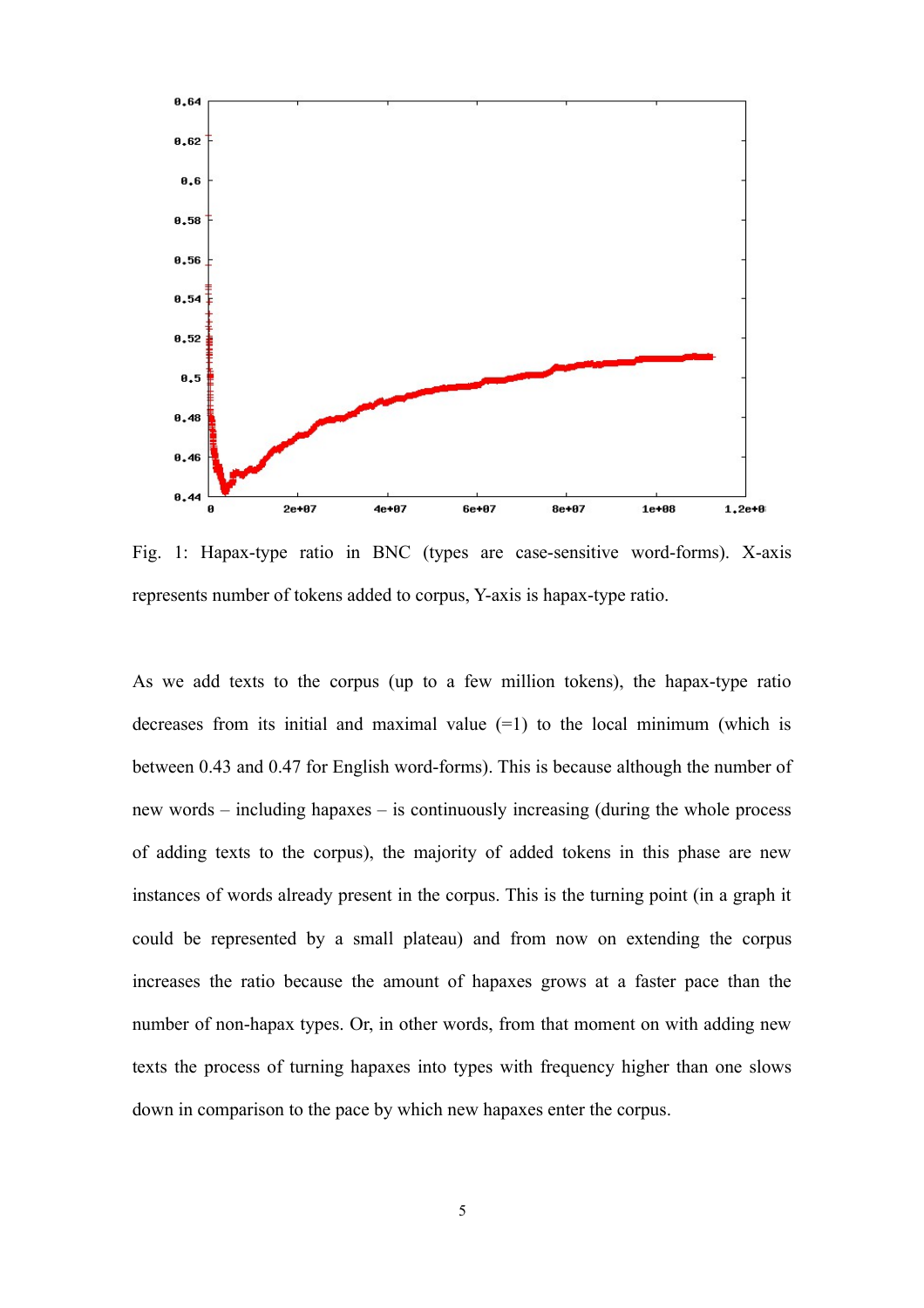The graph of the hapax-type ratio resembles a pipe or chibouque (hence "pipegraph"). Similar pipe-graphs can be found when examining the hapax-type ratio on English lemmas. The difference is only in the the position of the local minimal point and slightly higher value of the ratio (which is understandable because of the lesser variability of forms among lemmas in comparison to the number of different wordforms).



Fig. 2: Hapax-type ratio (y-axis) in BNC – difference between lemmas and word-forms.

Note that this is a type of phenomenon that was not observable in the pre-corpus era or in the corpus "stone-age". Even Kučera and Francis, with their 1 million Brown corpus, could not observe this type of phenomenon, as the change in slope is visible only when the number of tokens surpasses 4 million. Moreover, this shape was not expected even by quantitative linguists, as all variables explored in that time (token-type ratio, hapaxtoken ratio etc.) showed constant and unvarying development (either constantly rising or constantly declining). In the case of the hapax-type ratio, a fundamental change in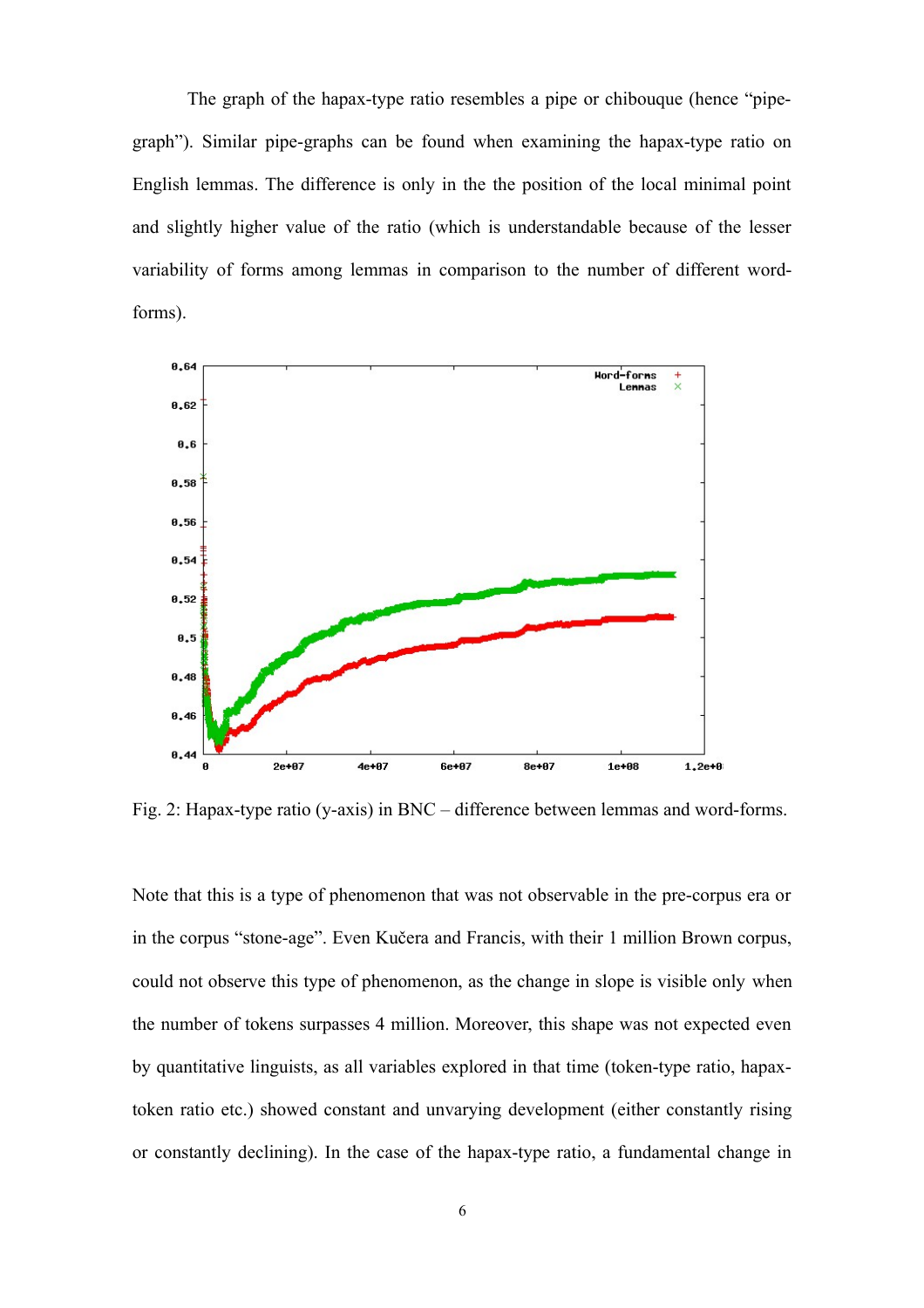development of the ratio occurs while increasing the amount of data.

The local minimal point shows us the turning point in the hapax-type ratio. We can see that in the case of both graphs (for word-forms and lemmas, fig. 2), the minimal point of hapax-type ratio is somewhere between 3,000,000 and 4,000,000 tokens (when the corpus exceeds this size the number of hapaxes starts to rise at a higher pace than the number of non-hapax types, therefore the hapax-type ratio grows). In a corpus of this size there are approximately 100,000 different word-forms and 70,000 different lemmas (for exact, but average (!), values see table 1 below). The first conclusion of this experiment thus could be that the lexical core of English consists of 70,000 most frequent lemmas or 100,000 most frequent word-forms. It is also obvious that in order to observe the phenomenon of hapax-ratio ratio tendency change, one has to have at one's disposal large amount of language data (at least tens of millions of words).

The phenomenon of change in slope of the hapax-type ratio function can also be explained by theoretical distinguishing between two types of hapaxes. The first type (let us call it "incidental") are words that occur only once in the corpus because of its insufficiently small size. This was the case of all words in the first added sentence (see above). On extending the corpus by adding more sentences, sooner or later all of these words (as they are quite common in English) become more frequent (i.e. non-hapax types). The second kind of hapax (we can call it "permanent") consists of words which are so rare that they occur only once no matter how large corpus we have at our disposal. The local minimal point in pipe-graph is the moment beyond which the process of turning incidental hapaxes into non-hapaxes slowly ceases when more text is added, and newly introduced types to our corpus are more likely to be permanent hapaxes (because incidental hapaxes are already represented in the corpus and are no longer hapaxes).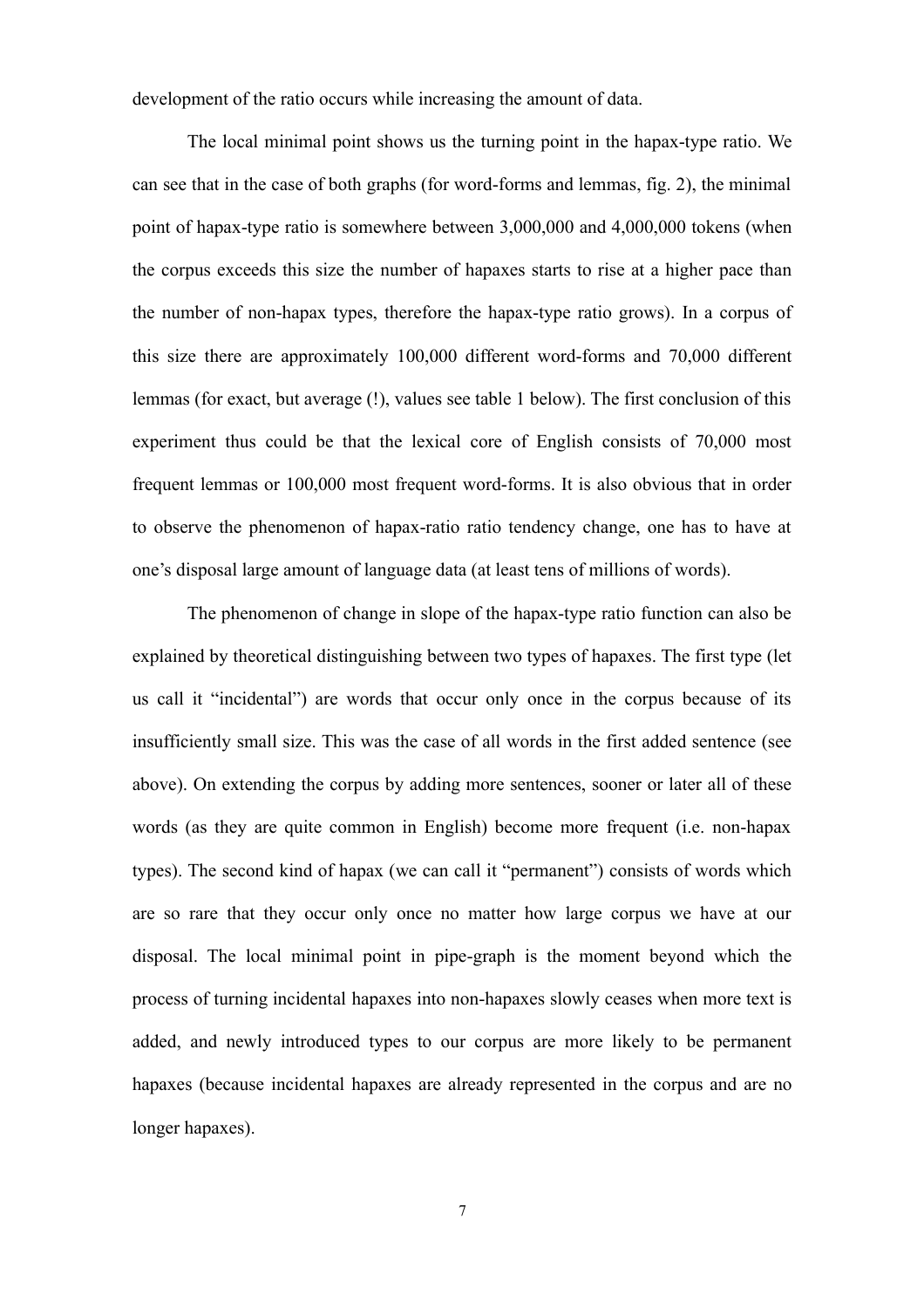In order to obtain a better and more precise picture of the crucial turning point in the pipe-graph slope, we have to test what factors can potentially bias its shape.

So far, we have been testing our hypothesis that the core of a language can be determined by the exploring of change of hapax-type ratio, only with English. However, similar and sometimes even more decisive results can be found in Czech and Italian.



The results in Czech are quite decisive especially in the case of lemmas.

Fig. 3: Hapax-type ratio for Czech word-forms and lemmas. Source: SYN2010, representative and balanced corpus of contemporary written Czech.

The difference between Czech and English is caused by two main factors. 1) The difference between number of word-forms and lemmas is greater in Czech than in English. While there are approximately 2 word-forms for one English lemma, the ratio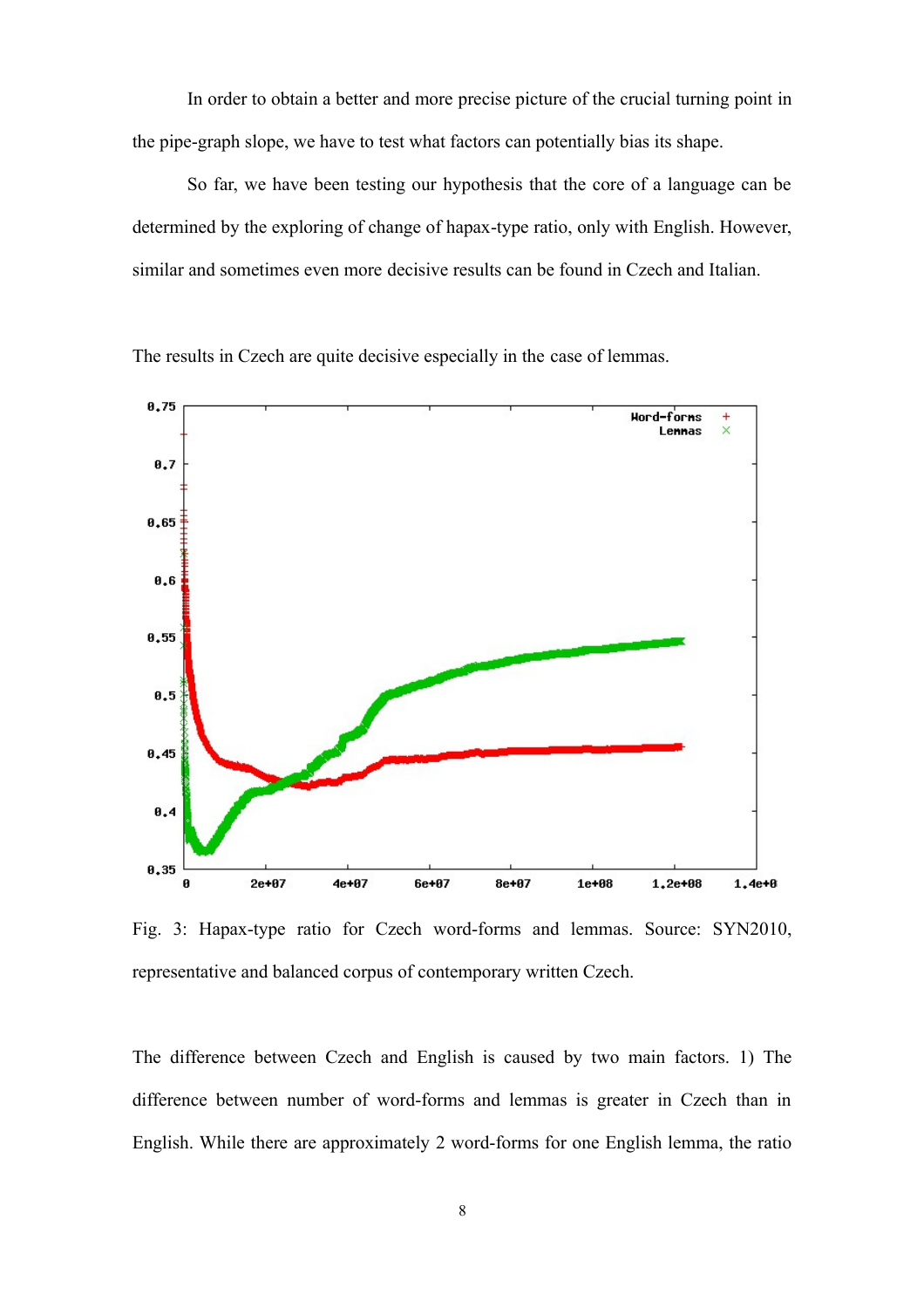in Czech is much greater; one lemma is assigned an average of 13 word-forms. 2) The greater text diversity of BNC and the sampling policy (no text is longer than 45,000 words, see http://www.natcorp.ox.ac.uk/corpus/index.xml) adopted in its creation, result in a smoother curve than can be observed in Czech. Corpus SYN2010 is based on whole texts and has three main parts (their boundaries are observable in the graph): fiction, scientific texts and newspapers.

Finally, for Italian, I have used an ad-hoc corpus of texts downloaded from the internet version of the newspaper *L'Arena*. This corpus was not lemmatised; I ran this experiment on word-forms only.



Fig. 4: Hapax-type ratio in the corpus of Italian newspapers. Source: L'Arena.

The graph shows that there are some other local minimal points. Their appearance can be explained by the fact that the texts in the corpus are from one source and are grouped in time spans; some areas of vocabulary (especially proper nouns of important people or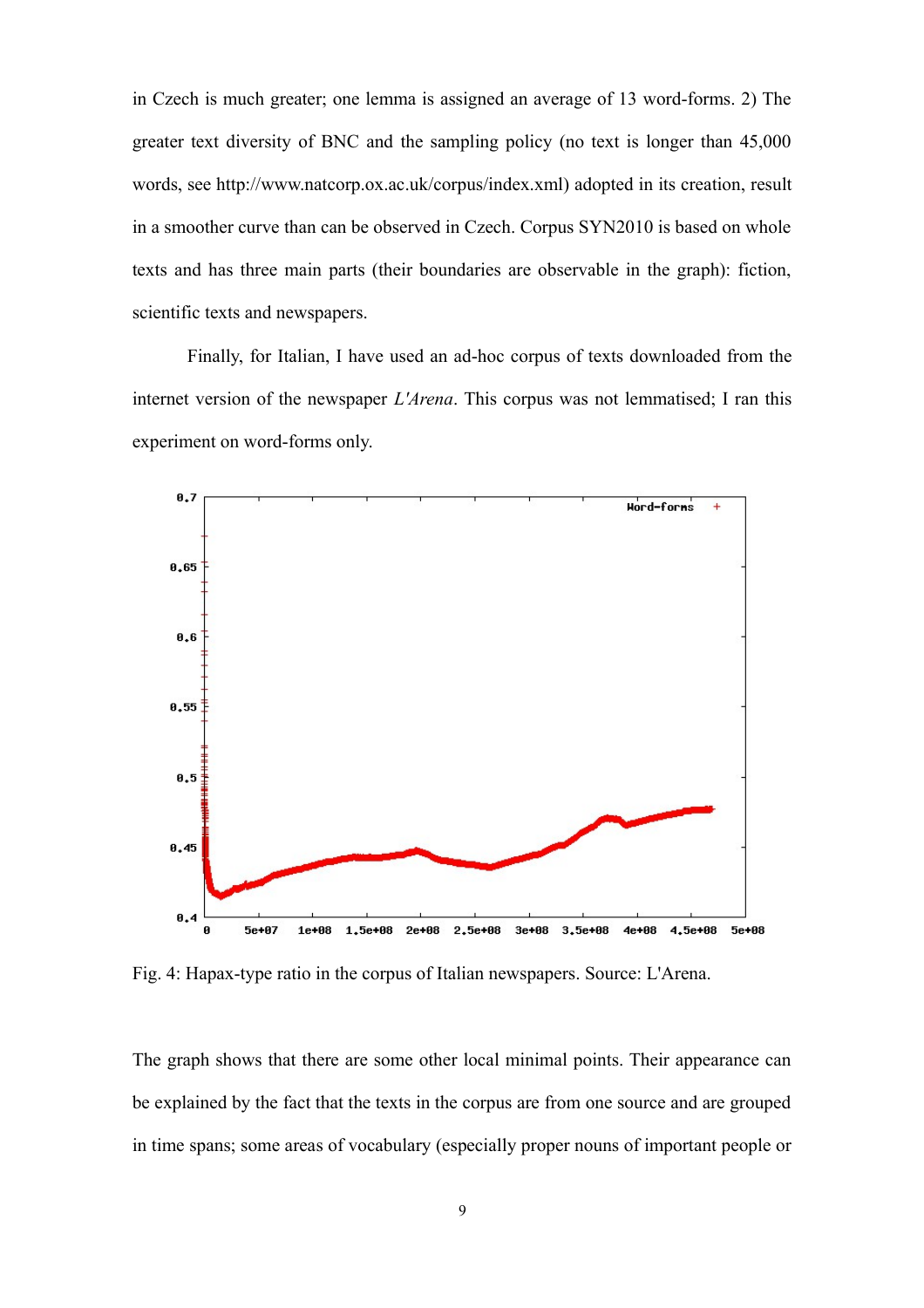places) enter the corpus in short time spans which causes minor but abrupt changes in hapax-type ratio. Typologically, Italian is somewhere in the middle between Czech and English with respect to the richness of morphology.

Regardless of the morphological richness of the language, the phenomenon of the hapax-type ratio change during the process of adding texts remains the same in the examined languages. Nevertheless, the pipe-graphs above also show that the order of texts in the corpus is a rather important factor for the final shape of the curve. It is therefore necessary, for exact pinpointing of the local minimum, to randomize the text order to eliminate this influence. When this is done, we can also count the average shape of the curve, which now looks smoother for all languages and types of units.



Fig. 5: Average values of hapax-type ratio for English lemmas and word-forms in BNC with randomized order of texts (number of random corpus compilations: N=600).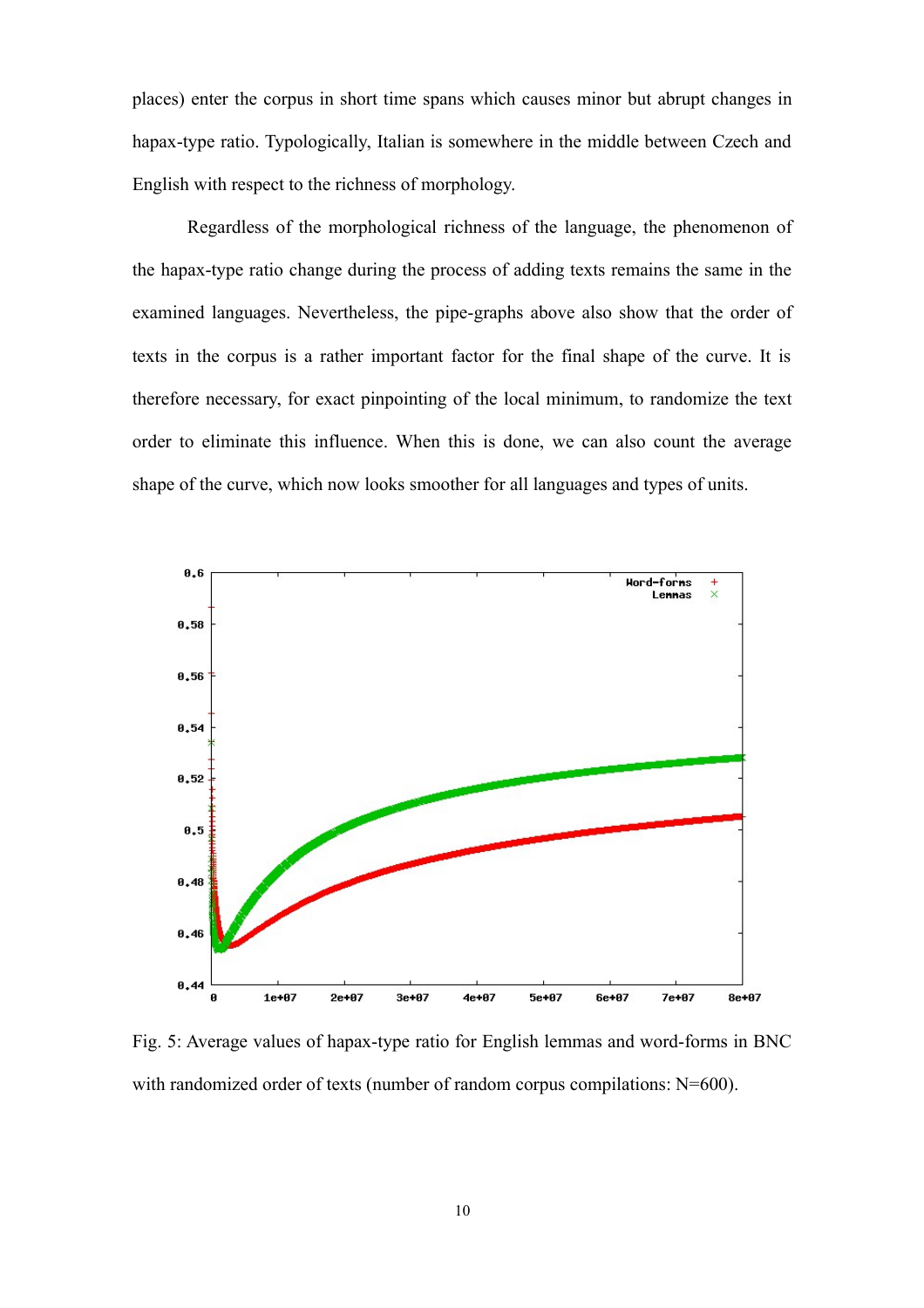The situation in Czech (especially for word-forms) might look different, at first sight. But the truth is that the curve representing the hapax-type ratio for Czech word-forms has a local minimal point somewhere between 56 and 58 million tokens, and from that moment on it rises almost imperceptibly. The fact that the local minimal point for lemmas is far more closer to the beginning of the axes can be explained by the rich inflection of Czech (when we include differences in capitalization, some lemmas may assigned to more than 200 different word-forms).



Fig. 6: Average values of hapax-type ratio for Czech lemmas and word-forms in SYN corpus with randomized order of texts (number of random corpus compilations:  $N=100$ ).

The different positions of local minimal point for Czech word-forms and lemmas show us that different sizes of corpora are needed for different language units. The more variable the unit, the larger corpus we need. Therefore, for word-forms we have to have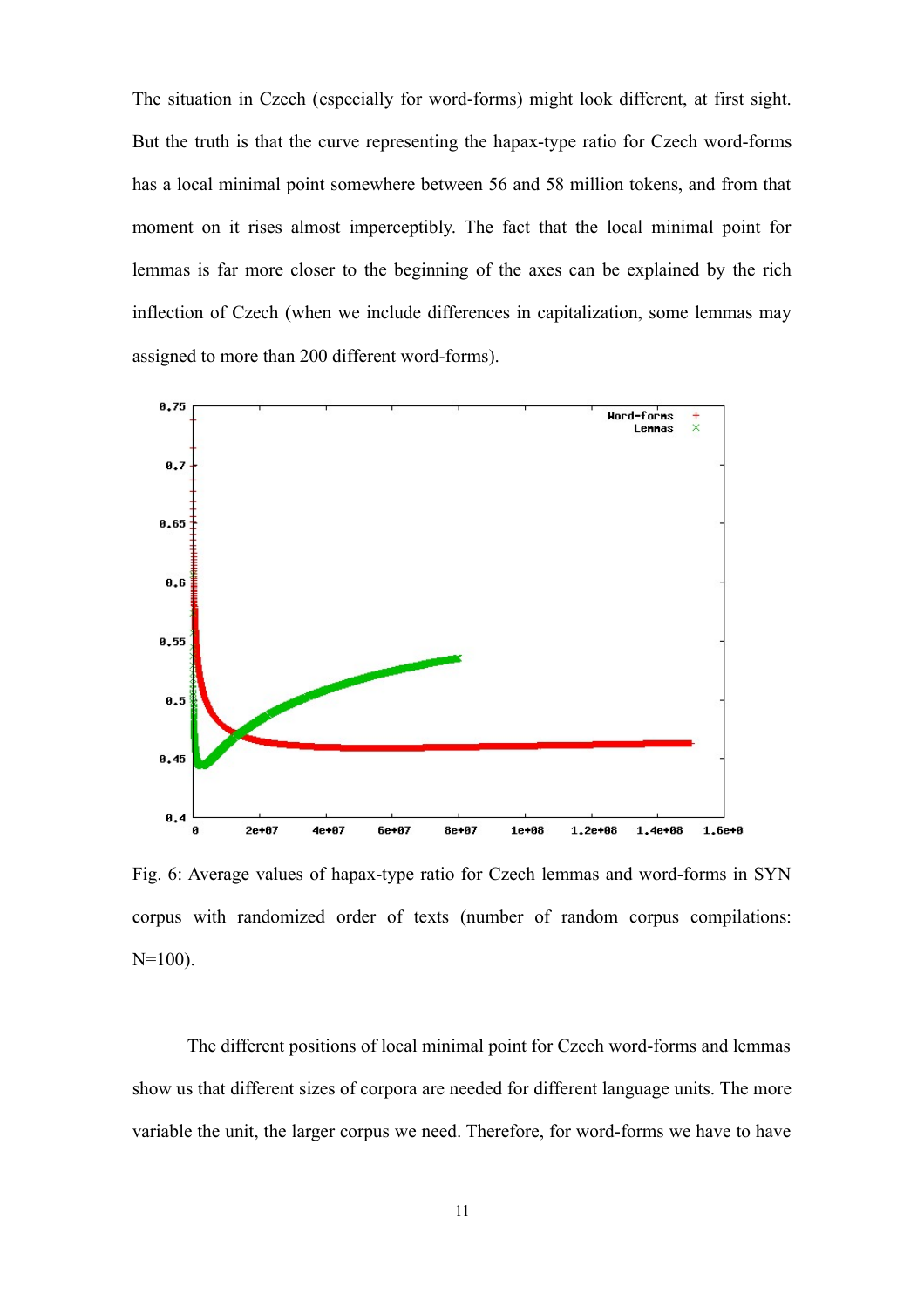a 22-times larger corpus than for delimiting the size of core for lemmas.

The average values for Italian look perfectly smooth, as the influence of the order of texts was completely neutralised by randomization.



Fig. 7: Average values of hapax-type ratio for Italian word-forms in corpus L'Arena with randomized order of texts (number of random corpus compilations: N=100).

# **4. Results and interpretation**

With randomised text order, we can draw some conclusions regarding the size of the core for each examined language. First of all we have to sum up the information about source data. For English, I used BNC XML edition corpus which has more than 100 million tokens and consists of written texts (or samples of them) of different genres (90 %) and also of spoken utterances (10 %). BNC is lemmatised and tagged. The Czech corpus SYN has 1.5 billion words and consists mainly of newspapers (almost 70 %) and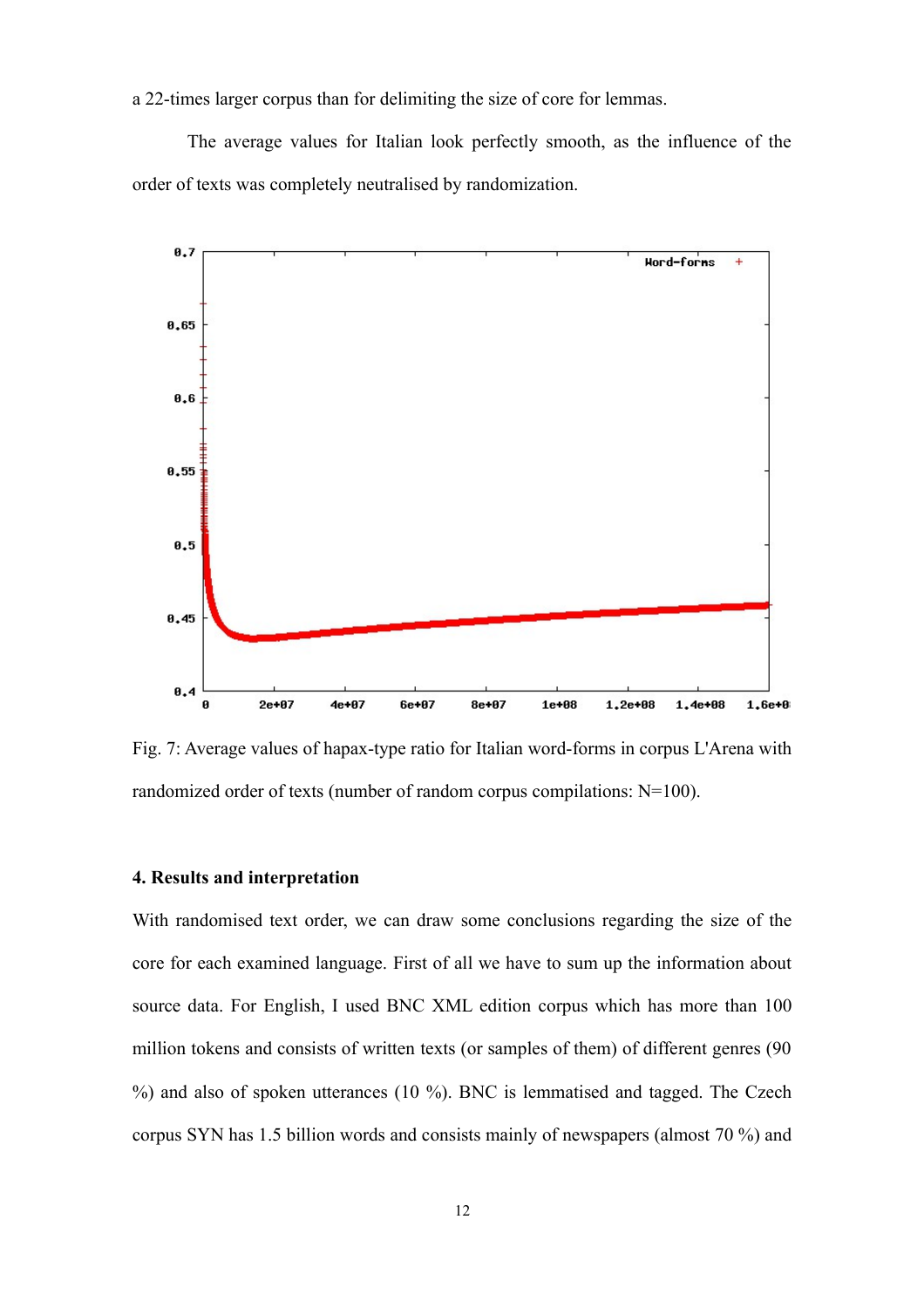approximately 15 % fiction and 15 % scientific text of different genres, but it does not contain any spoken language. It is lemmatised and tagged. The Italian corpus based on web version of the newspaper L'Arena is 450 million words and is neither tagged nor lemmatised.

Important average values for each language are in table 1. In all cases, the hapax-type ratio was counted after adding each 10,000 tokens, the local minimal point was found as the smallest value of a floating average of ten consecutive hapax-type ratios.

| Type of<br>  Langauge  <br>units | Average<br>minimal hapax-<br>type ratio | Average hapax-type<br>ratio at corpus size<br>80 million tokens | Number of<br>tokens at<br>minimal point                                         | Number of<br>types at | Number of<br>random corpus<br>compilations             |
|----------------------------------|-----------------------------------------|-----------------------------------------------------------------|---------------------------------------------------------------------------------|-----------------------|--------------------------------------------------------|
| word-forms                       | 0.4492                                  | 0.5053                                                          | 2 801 017                                                                       | 80 753                | 600                                                    |
| lemmas                           |                                         | 0.5281                                                          |                                                                                 | 31 218                | 600                                                    |
| word-forms                       |                                         |                                                                 |                                                                                 | 1 091 966             | 100                                                    |
| lemmas                           | 0.4403                                  |                                                                 | 2 642 727                                                                       | 86 157                | 100                                                    |
| word-forms                       | 0.4332                                  |                                                                 |                                                                                 | 300 786               | 100                                                    |
|                                  |                                         | $\sim$ $\sim$<br>$\sim$                                         | 0.4409<br>0.4580<br>0.4591<br>0.4481<br>$\bullet$ . The contract of $\bullet$ . | 0.5354                | minimal point<br>1 113 350<br>58 183 030<br>14 941 224 |

Table 1: Average results for each language and type of units.

It is important to emphasise that this experiment by its design does not account for the relatively common tendency (for example in English) to create multi-word units (see below). Numbers of types at the minimal point designating the size of the core are therefore not to be interpreted as the proposed number of entries in dictionary, only the number of core forms in language.

When we **compare the results** between lemmas and word-forms **within languages**, we can observe a not surprising relationship between the size of a corpus and variability of units. We need a larger corpus for reaching the turning point when counting with word-forms, in comparison to what is needed when counting the ratio for lemma-types. In other words, the size of a corpus covering all core elements depends on the variability of types used: the set of elements representing the core of language is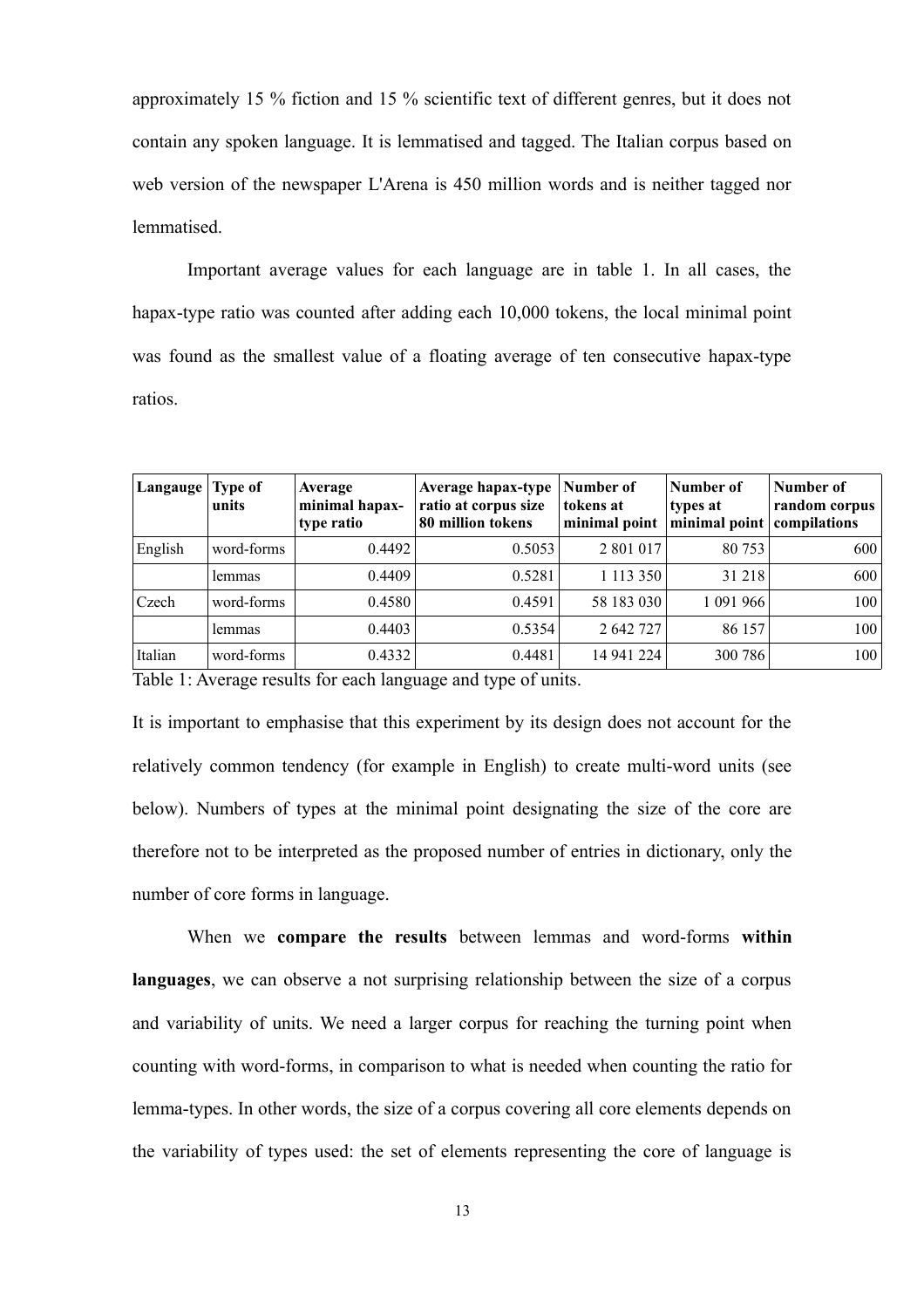smaller in the case of lemmas than in the case of word-forms (this difference is especially noticeable in Czech, see fig. 6).

**Comparison of the results between languages** on the other hand shows us that these languages, although they are typologically quite distinct, share some basic features. Besides the fact that the shape of the curve is similar, the differences between values of hapax-type ratio at the turning point are quite low. It is thus likely that this could be some sort of general quantitative principle of large collections of texts.

#### **5. Data versus mathematical model**

Let us now look in more detail at the phenomenon of the pipe-graph. What causes this change in hapax-type ratio tendency and how can it be explained?

As mentioned above, there are core and peripheral elements in each language (for the case of this experiment we assume that hapaxes in texts are an accurate approximation of those peripheral units). The proportion of these two types of elements is different from language to language (it depends on formal variability, morphological richness, the tendency to create multi-word units instead of one-word expressions, etc.). Given that each language has its own proportion of core and peripheral elements to which the value of hapax-type ratio of each collection of texts should converge, we could imagine the pre-corpus concept of this phenomenon. In the time when large corpora were not as common as today, linguists probably assume that the distribution of core and peripheral elements within texts is more or less even and equal to the proportion of hapaxes to types in the whole language. In this case, the hapax-type ratio curve would resemble a simple mathematical model which can be described as a mathematical sequence of two quantities (we can call them "M-types" and "Mhapaxes").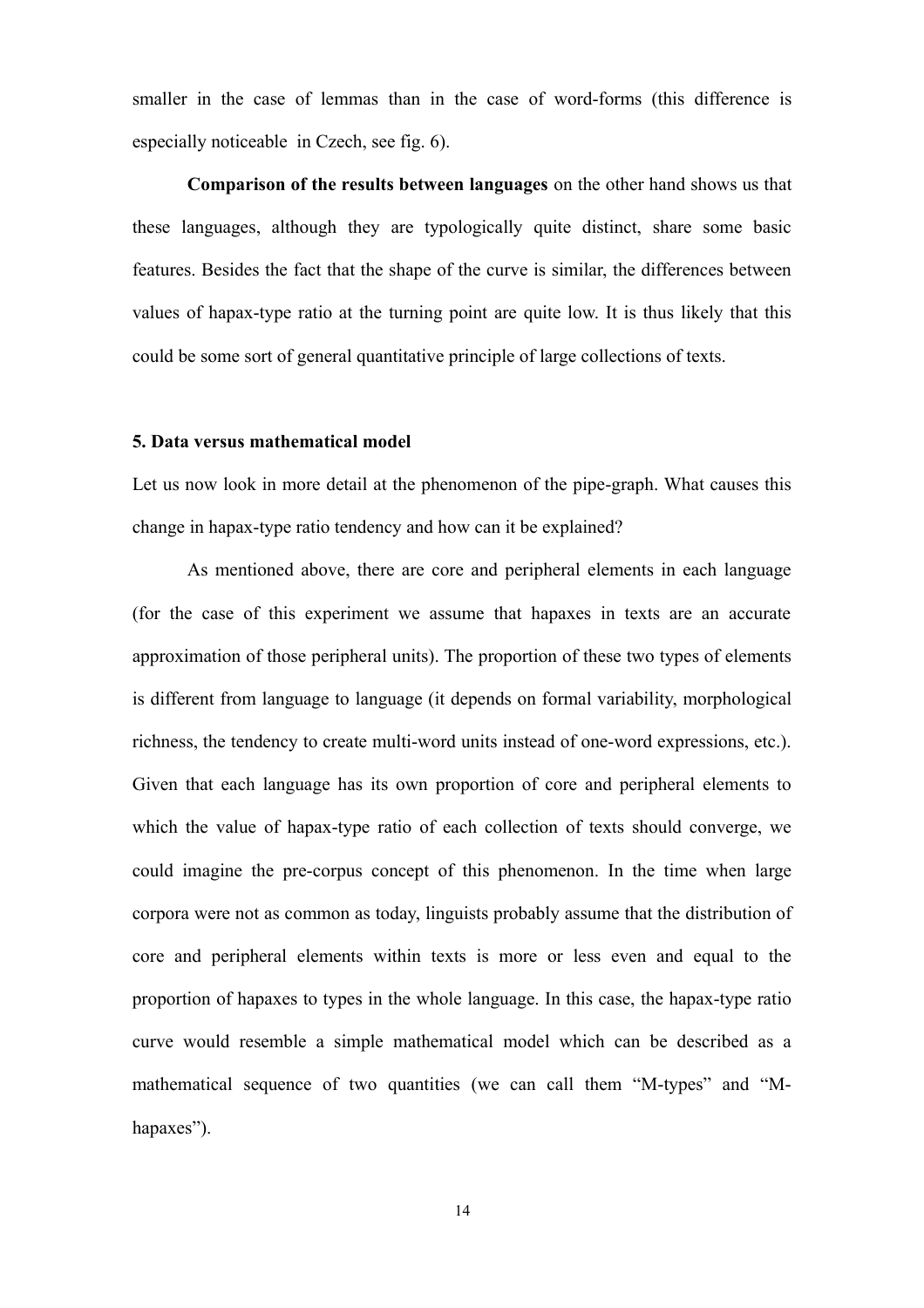Each sequence of each quantity is defined by constant but for each quantity different increment, e.g. 100 for M-types and 50 for M-hapaxes. The ratio of increments is therefore constant,  $100/50 = 0.5$ . Both sequences start from the same starting point, e.g. 1000. Before adding an increment, we count the ratio of the two quantities (Mhapaxes/M-types). At the beginning, the ratio is equal to one, as the starting point is the same for both of them. As we add more and more increments, the ratio between the two quantities converges to the ratio of their increments.

| # of iterations  | <b>M-types</b> | <b>M-hapaxes</b> | M-hapaxes/M-types |
|------------------|----------------|------------------|-------------------|
| (starting point) | 1000           | 1000             | 1.0000            |
|                  | 1100           | 1050             | 0.9545            |
|                  | 1200           | 1100             | 0.9167            |
|                  | 1300           | 1150             | 0.8846            |
|                  | 1400           | 1200             | 0.8571            |
| $\cdots$         | $\cdots$       | $\cdots$         | $\cdots$          |
| 990              | 100000         | 50500            | 0.5050            |

This model can also be described by the following formula:

 $\lim_{n \to \infty} \frac{1000 + 50n}{1000 + 100n} = \lim_{n \to \infty} \frac{1000/n + 50}{1000/n + 100} = \frac{1}{2}$ 

which proves that the importance of the starting point slowly fades away in favour of the proportion of increments. If we adopt this formula for the specific purposes of hapax-type ratio, we obtain this formula (where *n* is the total number of tokens in the corpus):

$$
\underline{\lim_{t \to 0^+}} \frac{1+average\_increment\_of\_hapas\_per\_token}{1+average\_increment\_of\_types\_per\_token} = \frac{\text{average\_increment\_of\_hapas\_per\_token}}{\text{average\_increment\_of\_types\_per\_token}}
$$

The comparison of the mathematical model with the reality derived from the data is shown below (the values of increments used for generating this graph were altered so that their proportion is equal to the hapax-type ratio of English word-forms, which is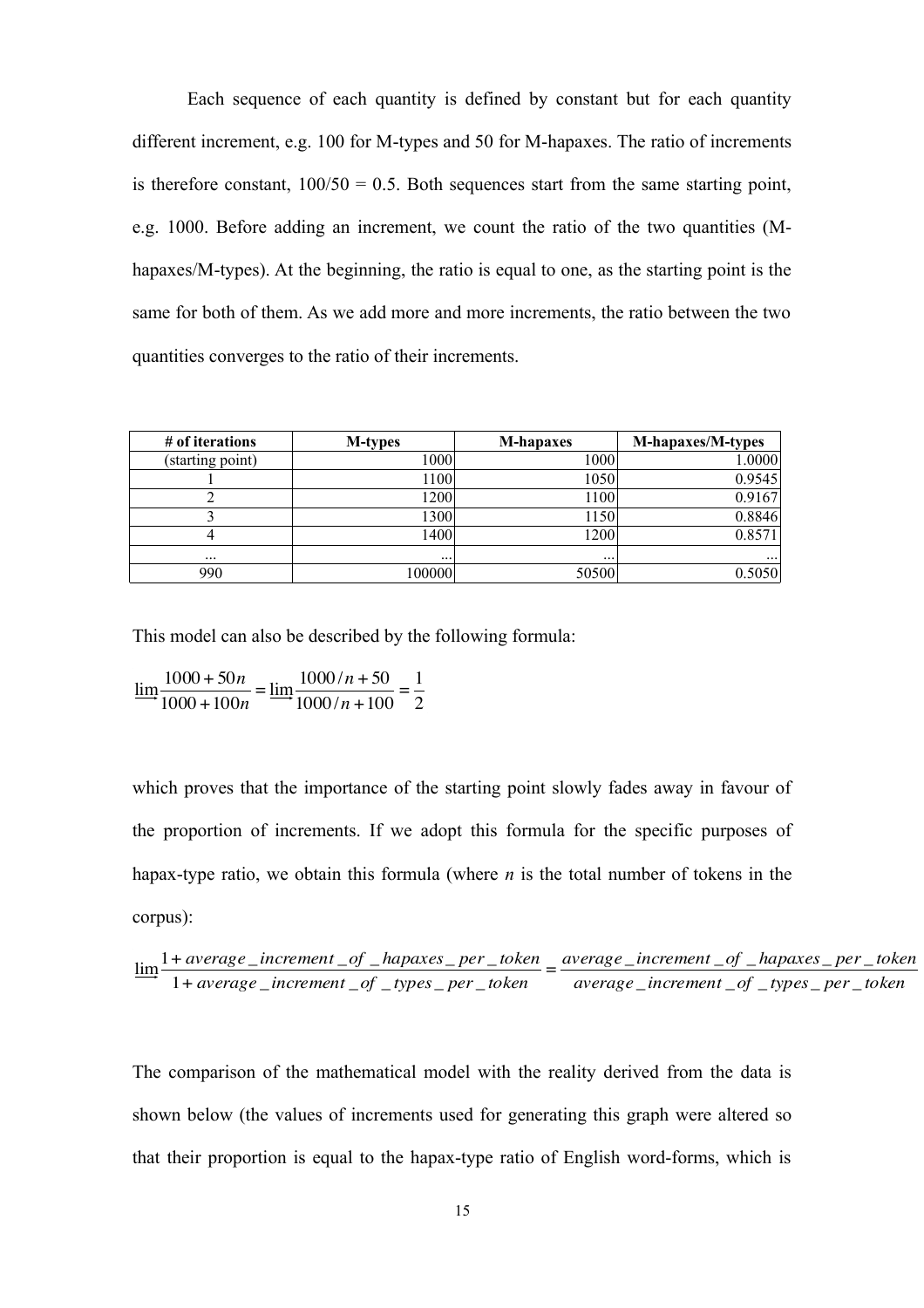0.51089):



Fig. 8: Mathematical model versus hapax-type ratio of English word-forms.

Clearly, the observed reality is different from the model which represents the situation in which with adding each new text the hapax-type ratio constantly converges from the starting value  $(=1)$  to the proportion which is in the language as a whole. There is no turning point in the model because the function is constantly decreasing. This difference is caused by the fact of uneven distribution of peripheral<sup>[5](#page-15-0)</sup> elements in texts.

Whereas language core elements are (more or less) the same in different texts, low frequency elements (not necessarily only hapaxes) are those which differentiate texts among themselves. When we start to build our corpus, all elements are hapaxes regardless of the fact whether they are (with respect the whole language) core or peripheral. As we add more texts, some of the former hapaxes become more frequent

<span id="page-15-0"></span><sup>5</sup> It is important to emphasise, that peripheral elements in this experiment are approached by hapaxes, but if we dig deeper in the problem we shall also consider other low frequency words (e.g. with frequency up to 5) which are still peripheral and tend to be text-specific (see below).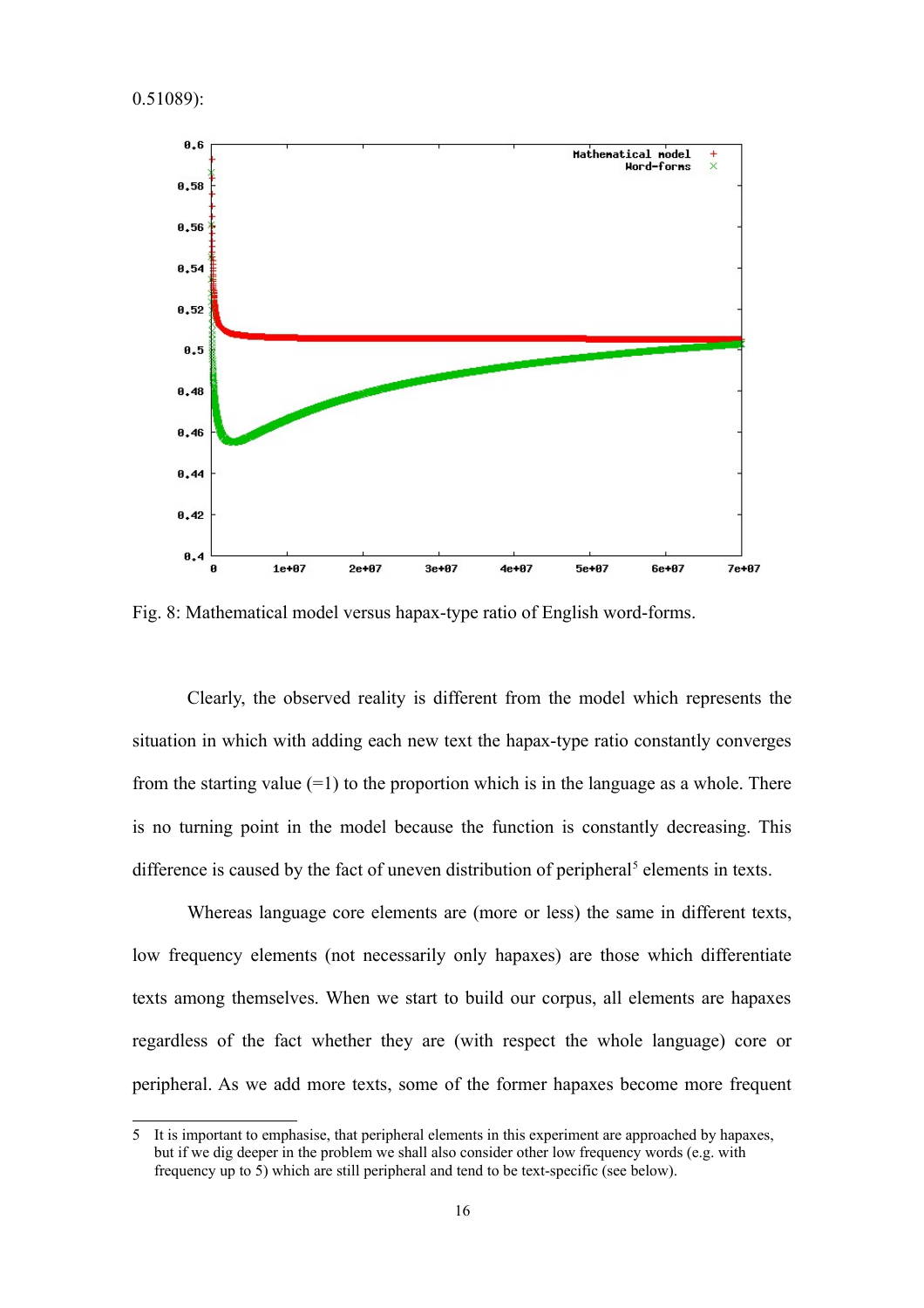types. These are mainly the core elements, because these are the type of elements that most texts usually share. On the other hand, elements which are text-specific remain, after enlargement of the corpus remaining peripheral with frequency close to (but not necessarily equal to) one.

The mathematical model described above is based on the assumption (empirically rejected) that the distribution of peripheral units in texts is even. We can model this distribution not only by sequences of variables but also by randomizing the order of words or sentences in the corpus. When we thoroughly mix up the words in the corpus we should get exactly the same even distribution of core and peripheral units across the data, as was assumed by the mathematical model. Let us look at the same experiment in which we do not not randomize the order of texts in corpus, but instead we add sentences or words randomly picked from the whole corpus.



Fig. 9: Hapax-type ratio of English word-forms – random order of texts, sentences and words.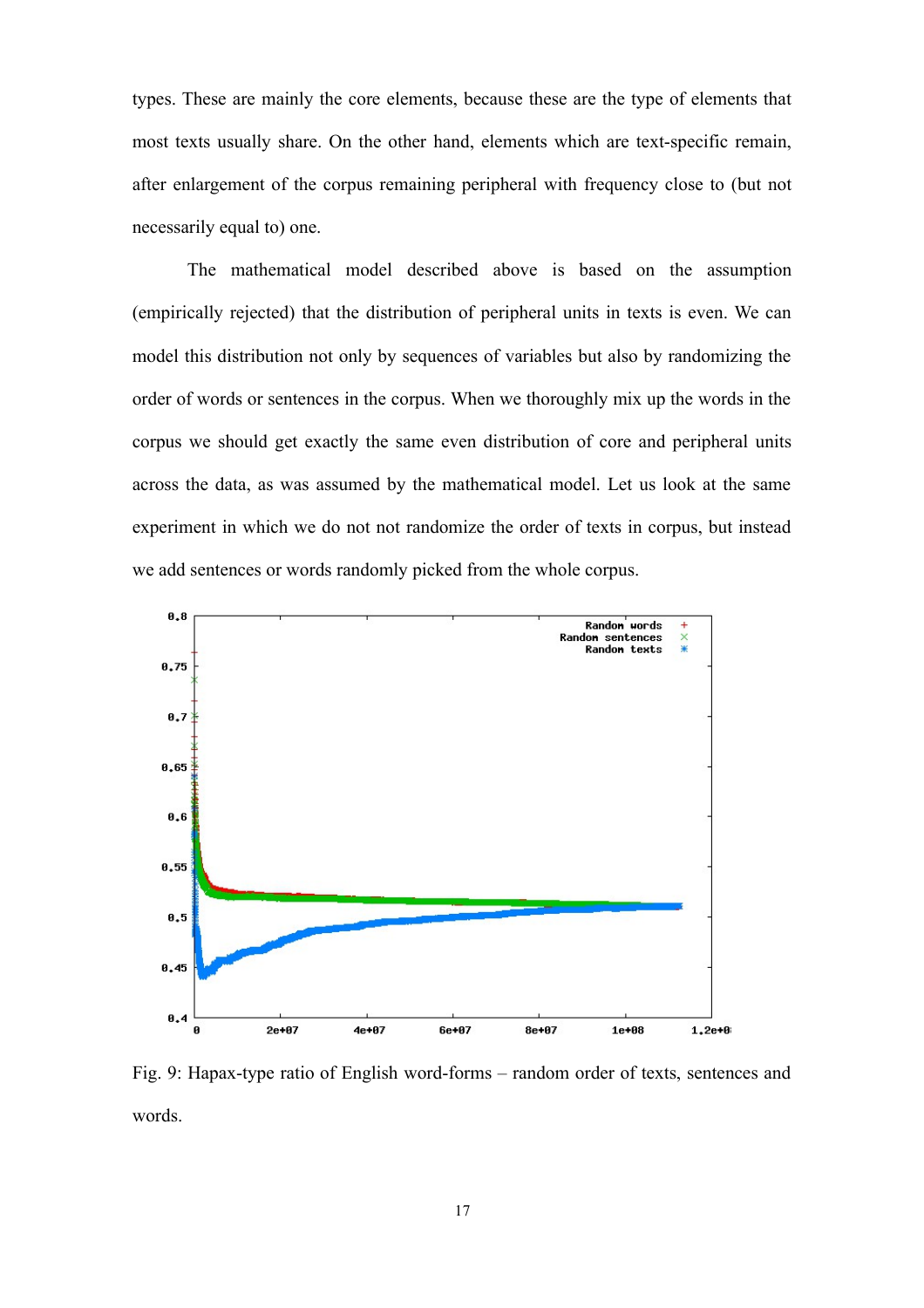The smaller units we are using for randomizing the more the graph resembles the mathematical model (with no turning point). This is mainly because of the fact that the peripheral elements added to the corpus are from all possible parts of language. With the random order of texts, the corpus was enriched by peripheral words e.g. from the genre of love-story and then from economics. Conversely, a random order of sentences or words combined all genres, topics and author peculiarities together in a steady and constant proportion. The difference between the results of these two types of randomisation is in those low frequency types which are not hapaxes. These words tend to be text-specific and therefore they usually occur in one document or genre, e.g. 30 % of Czech word-forms (types) with frequency of 2 occurrences are to be found in one text, 39 % of Czech word-forms with frequency of 3 occur in less than three documents, etc. With a completely mixed order of words or sentences, there is no way to recognize the point at which almost all of the core elements cease to be hapaxes, and the new types entering the corpus are more likely to be peripheral and text-specific hapaxes than core elements.

Another important factor is that a corpus with a random order of sentences (or words) has higher initial values of hapax-type ratio than a corpus sampled from texts. This is because in the former case sentences are from completely different genres and domains; their diversity is thus much higher in comparison to diversity between sentences of one text (the initial text of the corpus). As a consequence, the ratio forms a constantly decreasing function with no turning points.

The situation in this aspect differs in English and in languages with rich morphology, especially Czech. Although the graph of hapax-type ratio in the corpus with a random order of sentences or words resembles the mathematical model described above, these graphs still have some properties of non-random corpora (the declining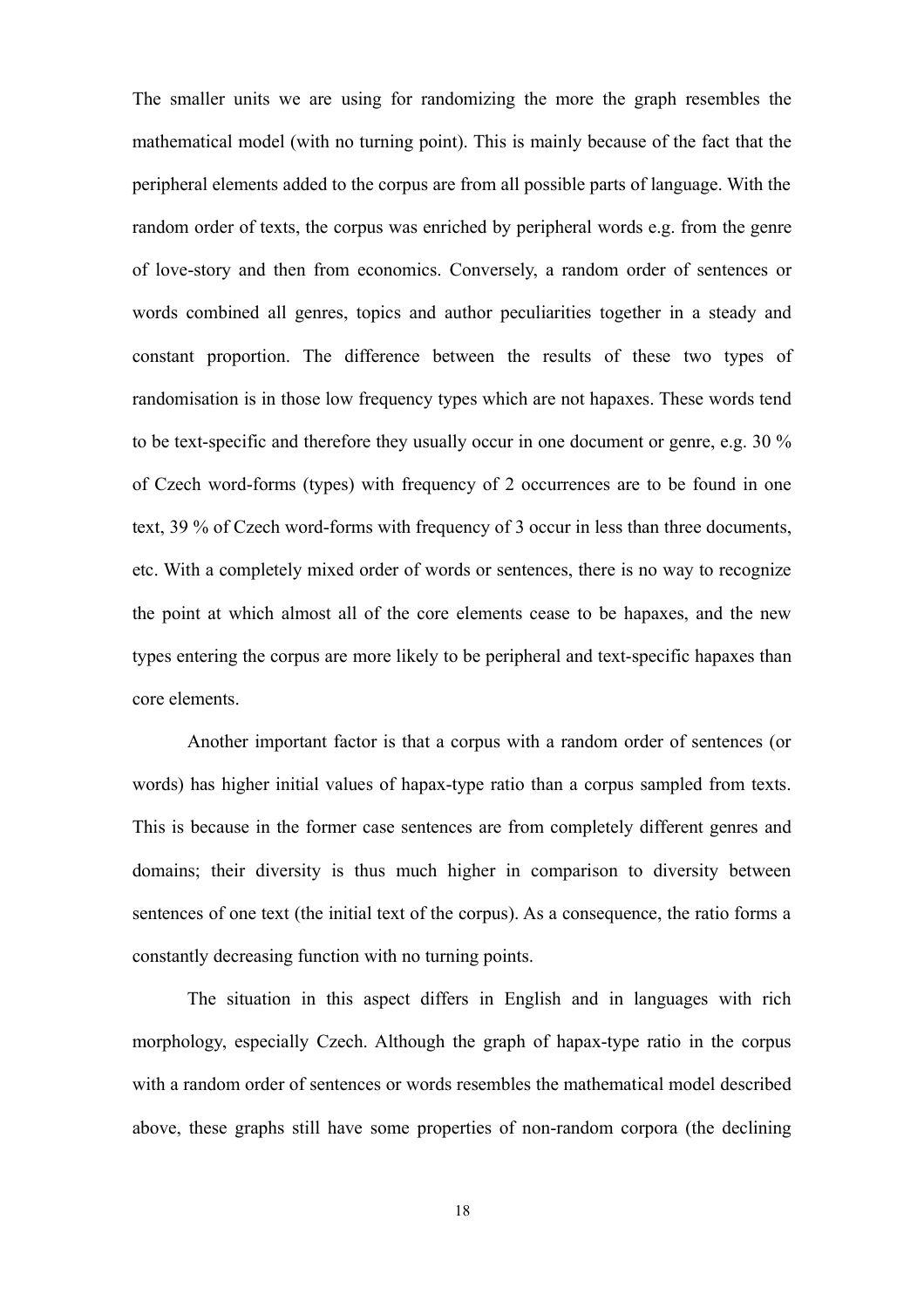part, the local minimal point, the plateau and, finally, the part in which the hapax-type ratio grows). But even so, the difference between graphs made with a random order of words or sentences and graphs made by randomizing text order is substantial and decisive.



Fig. 10: Hapax-type ratio of Czech word-forms – random order of texts, sentences and words.

What causes the difference between languages here when other described features seem to be language-independent? Morphology richness and variability of forms play a crucial role here. Whereas most of the variability of forms in English is derived from lexicon (different forms are usually different lexemes), in Czech it is the morphology which causes the repertoire of types to be even more diverse. Each word-form of a frequent lexeme in English has thus sooner more than one occurrence, whereas a Czech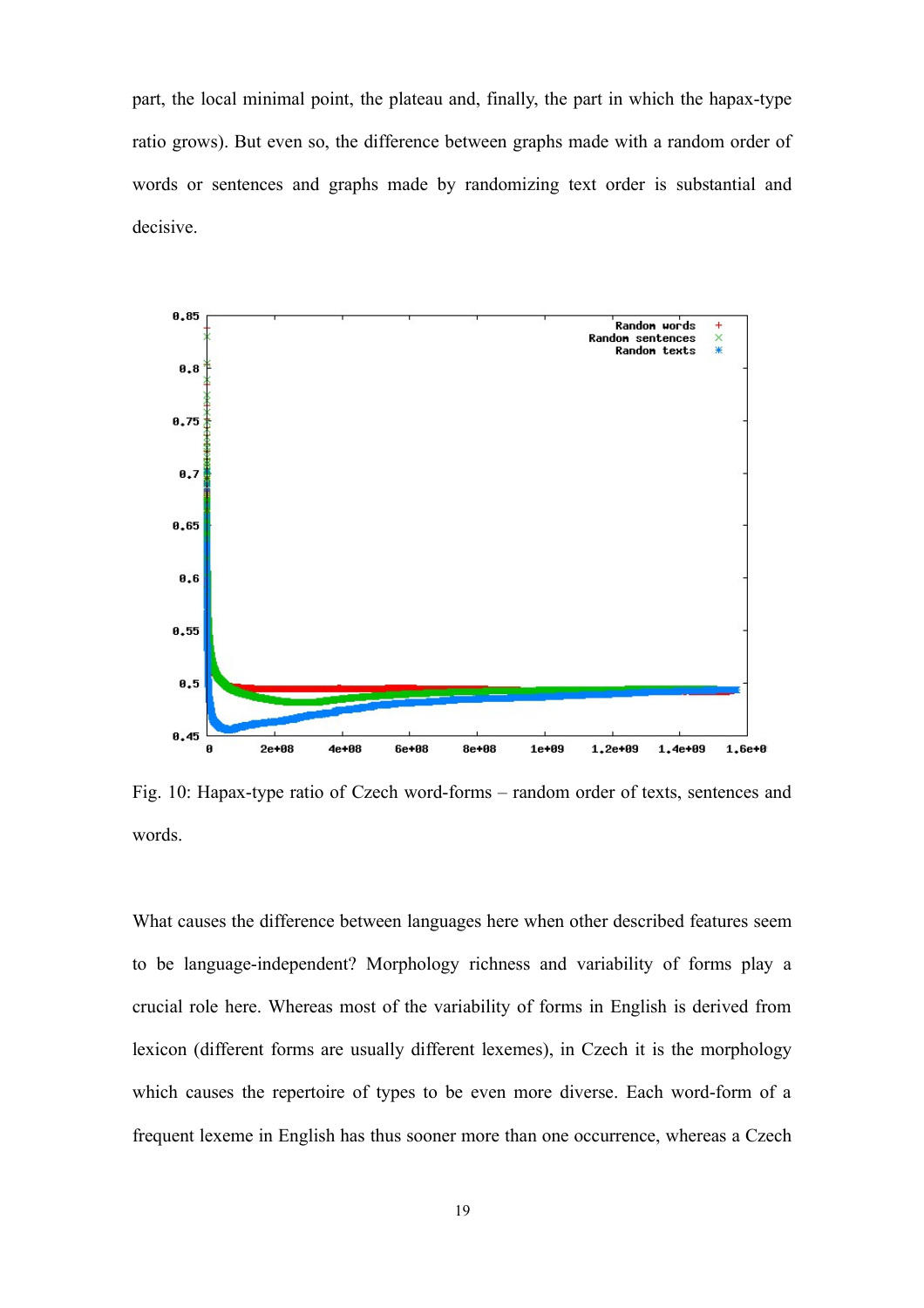lexeme can occur in many unequally usual word-forms therefore it requires more data in order to be turned from hapax word form to more frequent one. Some word-forms of quite frequent Czech lexemes can therefore remain hapaxes in quite a large corpus because the grammatical category they are representing is rare or domain specific. Cores delimited by hapax-type ratio in these languages are thus of a different type; with one being more lexical (English) and the other a combination of lexical and morphological (Czech).

### **6. Conclusions**

Hapax-type ratio can reveal all sorts of interesting facts about language and corpus, with the most important of them being the identification of the size of the language core. It is important to emphasise that the experiment described above can tell us something about the size of the core, not about its exact composition or its repertoire. It is indisputable that the core elements are always the most frequent ones, and this experiment is only an attempt to draw the border line between the core and the periphery elements in a hypothetical frequency word list. Determination of the size of the core is only the first step in contemplating the appropriate size of a given corpus. In order to have all core elements sufficiently represented in a corpus for (lexical or grammatical) description we have to start with multiples of the size of the core. If the core of 80,000 lemmas is delimited by a corpus with 3 million tokens we can base our description of these core elements on corpus of the size at least 30 million tokens.<sup>6</sup>

The shape of the hapax-type ratio function (pipe-graph) also suggests that there are still some unknown differences between text and language. Some of the quantitative laws discovered by exploring individual texts which claim to be valid for an entire

<span id="page-19-0"></span><sup>6</sup> Even this size of corpus does not guarantee that all the core elements will be sufficiently represented (it largely depends on type of language).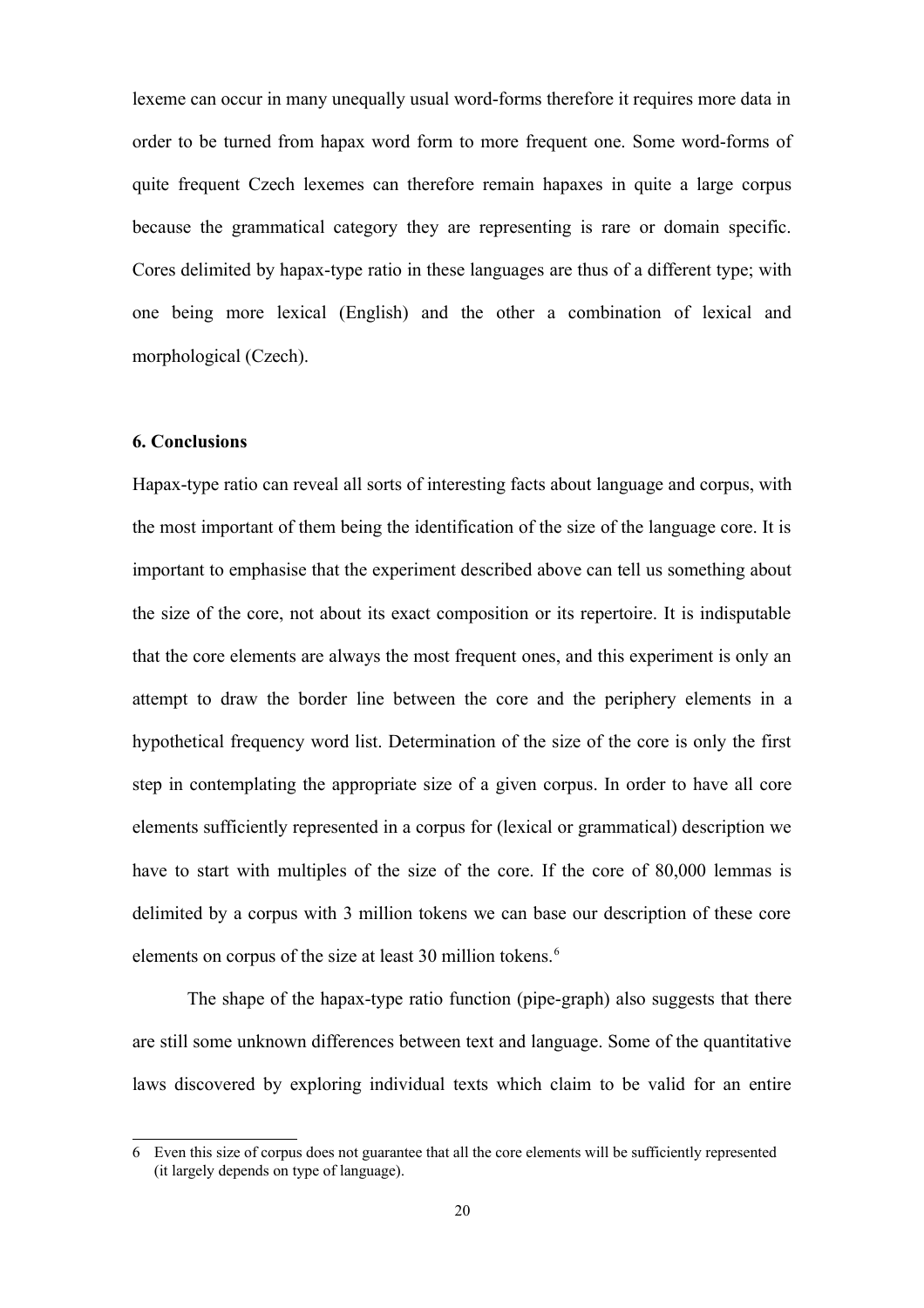language might therefore be biased by this phenomenon of qualitative change in data structure when the corpus exceeds certain size. Results derived from observing a small amount of data might thus be biased by this phenomenon and may reflect not the language as a whole but only properties of the text (or set of texts) on which the research was based.

We might thus interpret the pipe-graph (with slight exaggeration) as a special case of the parole-langue distinction: the first part of the graph (decreasing function) reflects the properties of texts (parole), followed by the transient part (plateau), and the third part (increasing function) reflects the whole language or domain (with a corpus large enough to eliminate idiosyncrasies of individual texts or speakers). While the first values of hapax-type ratio reflect the variability of specific texts, the last ones are driven by the properties of language, especially by the proportion of core and peripheral elements in the whole language (represented here by a large corpus).

This experiment also shows important differences between languages and units within them. Based on the results, we can try to postulate a new coefficient of inflection for each language which could serve as a starting point for yet another language comparison on a corpus basis.

This comparison should also include the question of derivation on the one hand and the tendency to create a multi-word unit on the other. It would be therefore interesting to confront findings about the low formal variability of English with the hapax-type ratio of bigrams or trigrams. As the repertoire of bigrams or trigrams is several times larger than the number of word types, this kind of research would need far more resources (recent experiments show that we will need at least tens of billions of words).

Finally, change of hapax-type ratio has taught us an important lesson – we have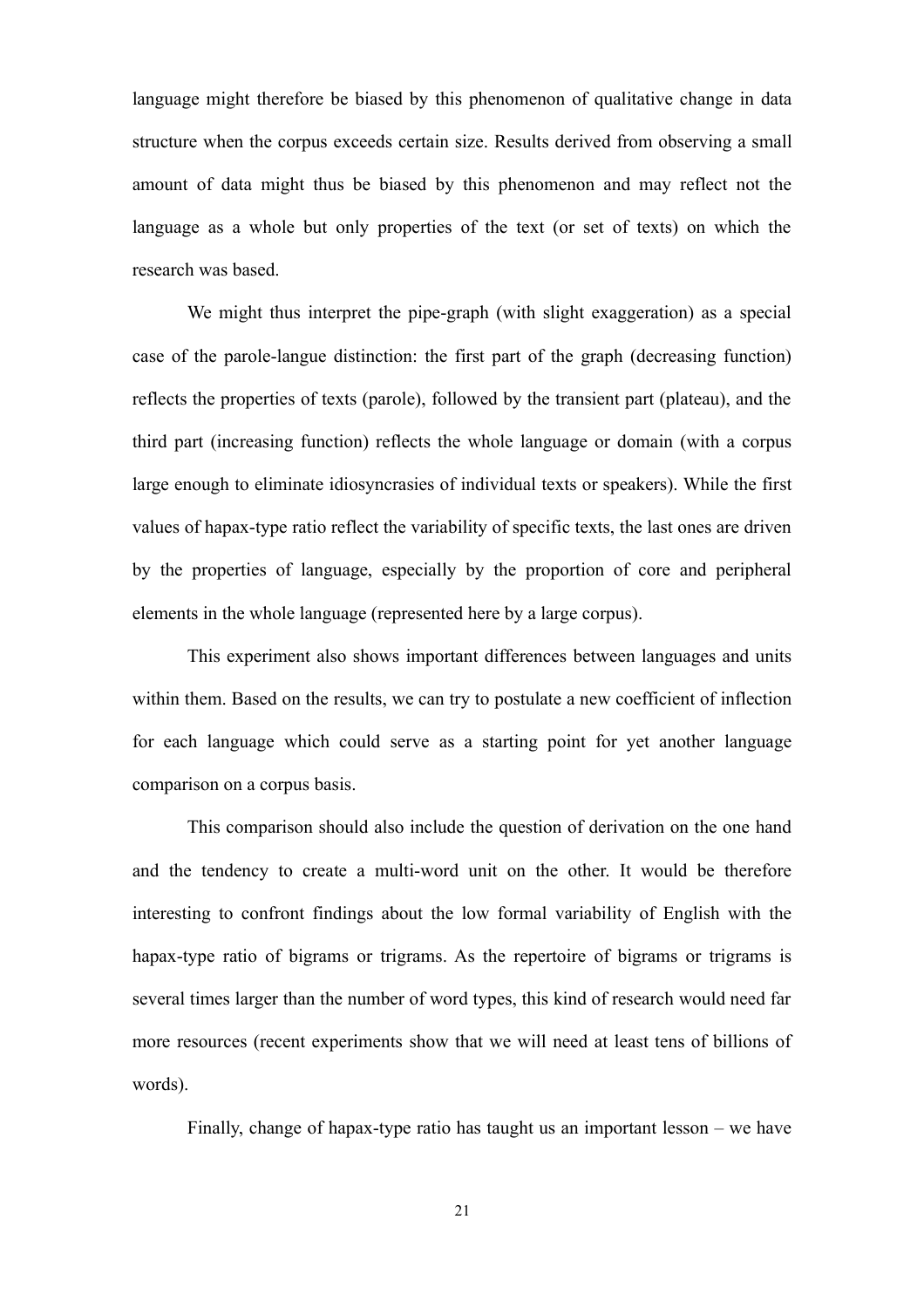to limit our conclusions to those parts of language that we actually can observe. Perhaps, with growing corpora, future researchers may discover similar phenomena to the local minimal point which could reveal something more about the distinction between individual texts, collections of texts and language.

# **Corpora used**

The British National Corpus, version 3 (BNC XML Edition). 2007. Distributed by Oxford University Computing Services on behalf of the BNC Consortium. Available at: http://www.natcorp.ox.ac.uk/

Czech National Corpus – Corpus of internet version of L'Arena (1992-2000). Institute of the Czech National Corpus FF UK, Praha 2010.

Czech National Corpus – SYN. Institute of the Czech National Corpus FF UK, Praha 2010. Available at: <http://www.korpus.cz>.

Czech National Corpus – SYN2010. Institute of the Czech National Corpus FF UK, Praha 2010. Available at: <http://www.korpus.cz>.

# **References**

Crystal, D. (1997). *The Cambridge Encyclopedia of Language*. Cambridge: Cambridge University Press,

Francis, W.N. and Kučera, H. (1982). *Frequency Analysis of English Usage*. Boston: Houghton Mifflin Company.

Laufer, B. (2010). 'Lexical threshold revisited: Lexical text coverage, learners' vocabulary size and reading comprehension'. *Reading in a Foreign Language*, Vol. 22,

22